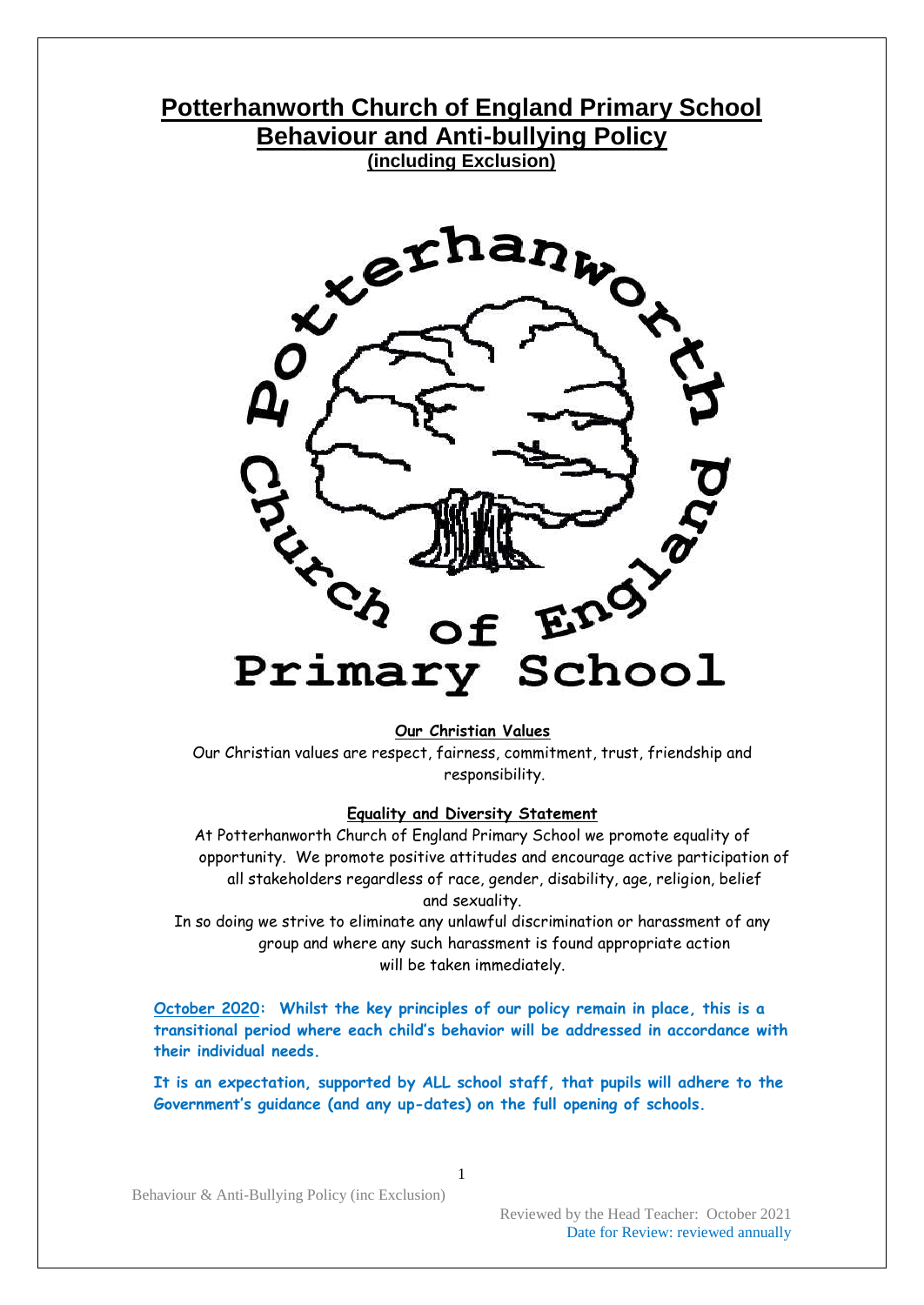### **Our Aims and Mission Statement**

### **AIMS**

Potterhanworth Church of England Primary School promotes high achievement and learning for life by working with each individual to:

 $\overline{\phantom{a}}$ 

- value themselves and others through the Christian ethos
- promote their positive self esteem and to take pride in achieving their maximum potential
- develop enquiring minds and an active spirit of curiosity
- develop a sense of responsibility, caring and respect for others
- achieve high standards in all areas of the curriculum and within a wider social context
- become self-motivated, independent lifelong learners

# **MISSION**

At Potterhanworth Church of England Primary School, our mission is to provide a learning environment where every child will succeed by experiencing

- a caring, Christian culture in which each individual is included, secure, respected, valued and nurtured
- stimulating learning and teaching with quality resources which enrich the curriculum
- a culture of high expectation and success where there is the capacity for sustained improvement and where everyone can explore and take risks without fear of failure
- a challenging curriculum which prepares and motivates children for the  $21<sup>st</sup>$  century
- a working partnership between school, home and the wider community
- and embracing new ideas with enthusiasm and contributing to initiatives outside school
- an organisation which is passionate about learning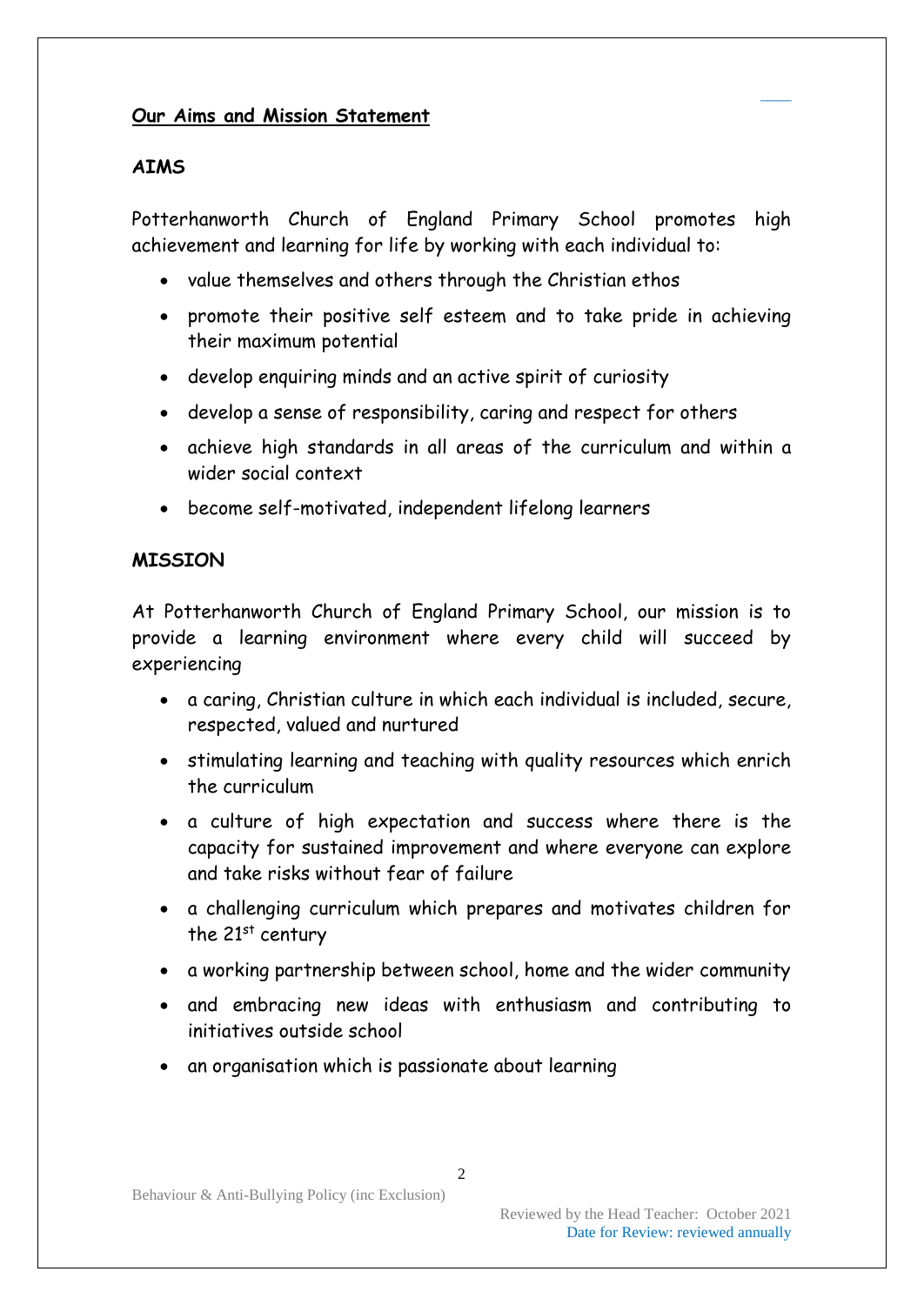# **BEHAVIOUR POLICY**

Our behaviour principles:

- Every pupil understands they have the right to feel safe, valued and respected, and to learn free from the disruption of others.
- All pupils, staff and visitors are free from any form of discrimination.
- Staff and volunteers set an excellent example to pupils at all times and are good role models across the school.
- Rewards, sanctions and reasonable force are used consistently by staff, in line with our Behaviour Policy.
- Restorative approaches are often used.
- The Behaviour Policy is understood by pupils and staff.
- Exclusions will only be used as a last resort.
- Pupils are helped to take responsibility for their actions.
- Families are involved in behaviour incidents to foster good relationships between the school and pupils' home life.

The Governing Body also emphasises that violence or threatening behaviour will not be tolerated in any circumstances.

# **Our Code of Conduct**

We at Potterhanworth are expected to be thoughtful and considerate towards others. We will respect everybody in our school, the school building and everything in it.

(This code was developed through joint discussion involving pupils, staff and governors. The code is regularly reinforced in assemblies, class discussion and PSHEE units.)

#### 1 **Aims and Expectations**

It is a primary aim of our school that every member of the school community feels valued and respected, and that each person is treated fairly and well. We are a caring community, whose values are built on mutual trust and respect for all. The school Behaviour Policy is, therefore, designed to support the way in which all members of the school can live and work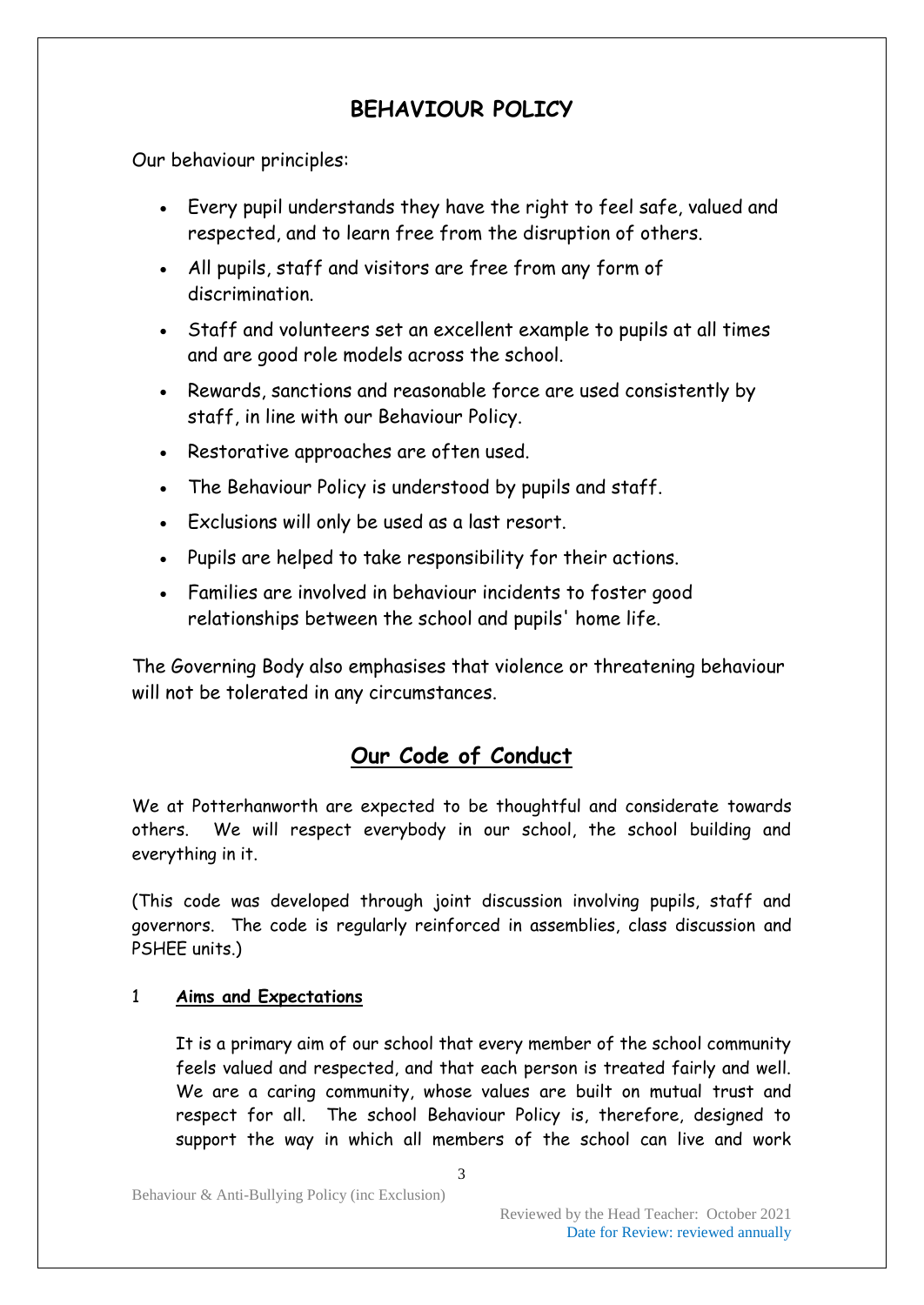together in a supportive way. It aims to promote an environment where everyone feels happy, safe and secure. Everyone in our school community is entitled to:

- respect
- teach and learn
- be safe

We believe that this can be achieved if clear expectations concerning behaviour are agreed and upheld fairly throughout our school community.

We aim to approach behaviour management throughout the school in a restorative way.

We aim to teach children how to solve problems by thinking things through, discussion and negotiation.

We aim to help our children develop responsibility for their actions by seeing the links between behaviour and the consequences of their actions.

The school has a number of school rules, but the primary aim of the Behaviour Policy is not a system to enforce rules; it is a means of promoting good relationships so that people can work together with the common purpose of helping everyone to learn. This policy supports the school community in aiming to allow everyone to work together in an effective and considerate way.

Children and staff have the following code of conduct:

#### **Our School Rules:**

- We will respect each other and all property, this means: looking after school property; listening carefully when others are speaking; getting permission before touching each other's belongings; walking around the school and classrooms; keeping your hands and feet to yourself
- We will do as we are asked the first time we are asked by all members of staff.
- We will be respectful on our journey to and from school.

#### **Our Classroom Rules:**

- We respect what each other has to say and will speak and listen in a manner appropriate to the situation.
- We will make the classroom a place where we can all work together.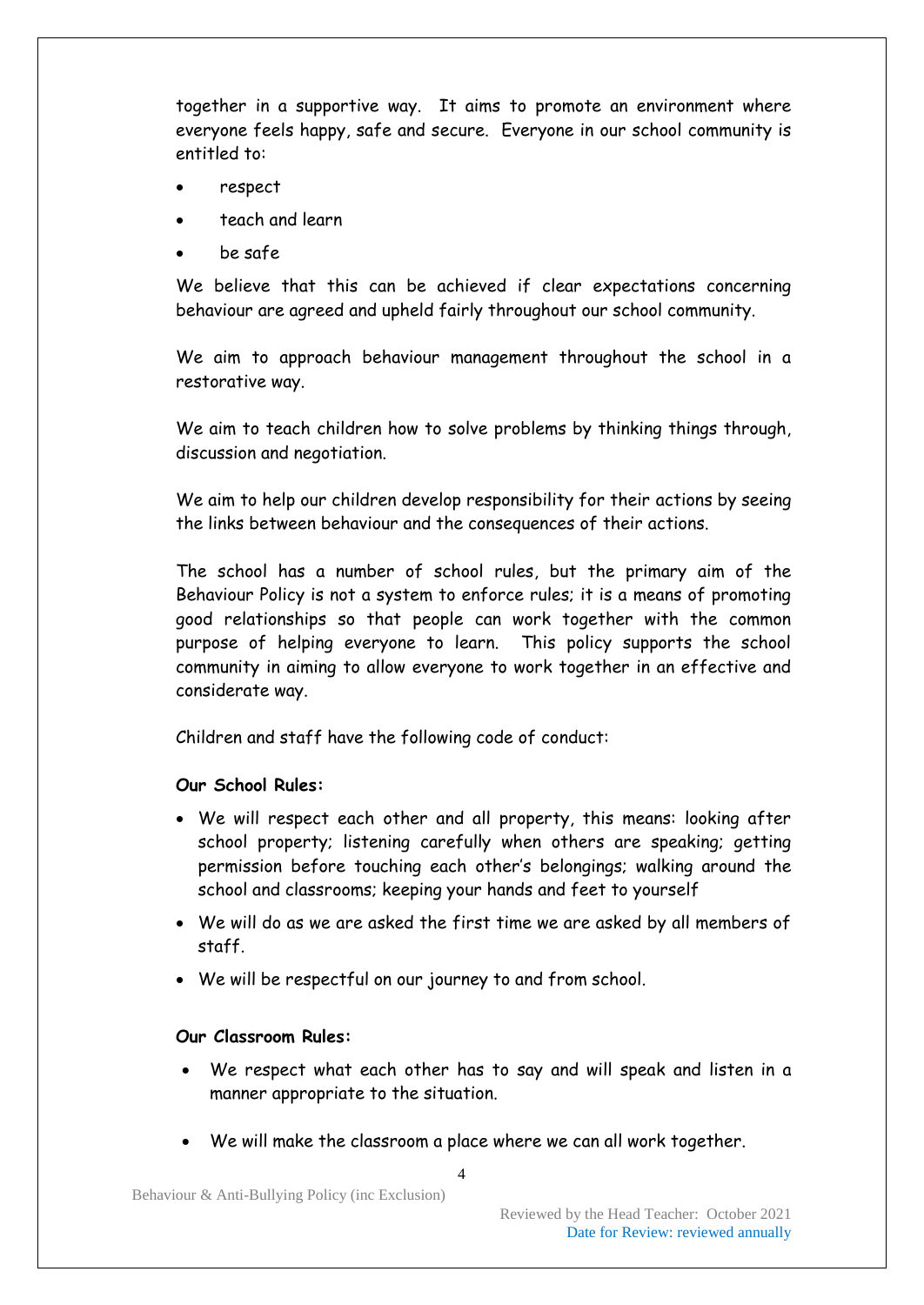When a member of staff claps their hands, we will stop and listen.

Our rules and their consequences (positive and negative) are frequently discussed with our children, particularly at the beginning of a new year or term.

The school expects every member of the school community to behave in a considerate way towards others.

We treat all children fairly and apply this behaviour policy in a consistent way.

This policy aims to help children to grow in a safe and secure environment, and to become, positive, responsible and increasingly independent members of the school community

The school rewards good behaviour as it believes that this will develop an ethos of kindness and co-operation. This policy is designed to promote good behaviour rather than merely deter anti-social behaviour.

All children should be regularly reminded about standards of behaviour expected, the school and classroom rules and the consequences of breaking them.

| <b>WARNING</b> | If a child chooses to break a rule give a warning                           |
|----------------|-----------------------------------------------------------------------------|
| <b>CHANCE</b>  | After a warning has been given the child can then be given a<br>last chance |
| <b>ACTION</b>  | If the behaviour is not improved action must be taken.<br>(see below 2.3)   |

- 2 **Rewards and Sanctions**
- 2.1 We praise and reward children for good behaviour in a variety of ways:
	- non verbal- approval/gesture eg a smile
	- verbal praise teachers/staff congratulate children on an individual basis
	- teachers/staff give children class and team-based rewards
	- in written comments in work
	- displaying/sharing work in class/whole school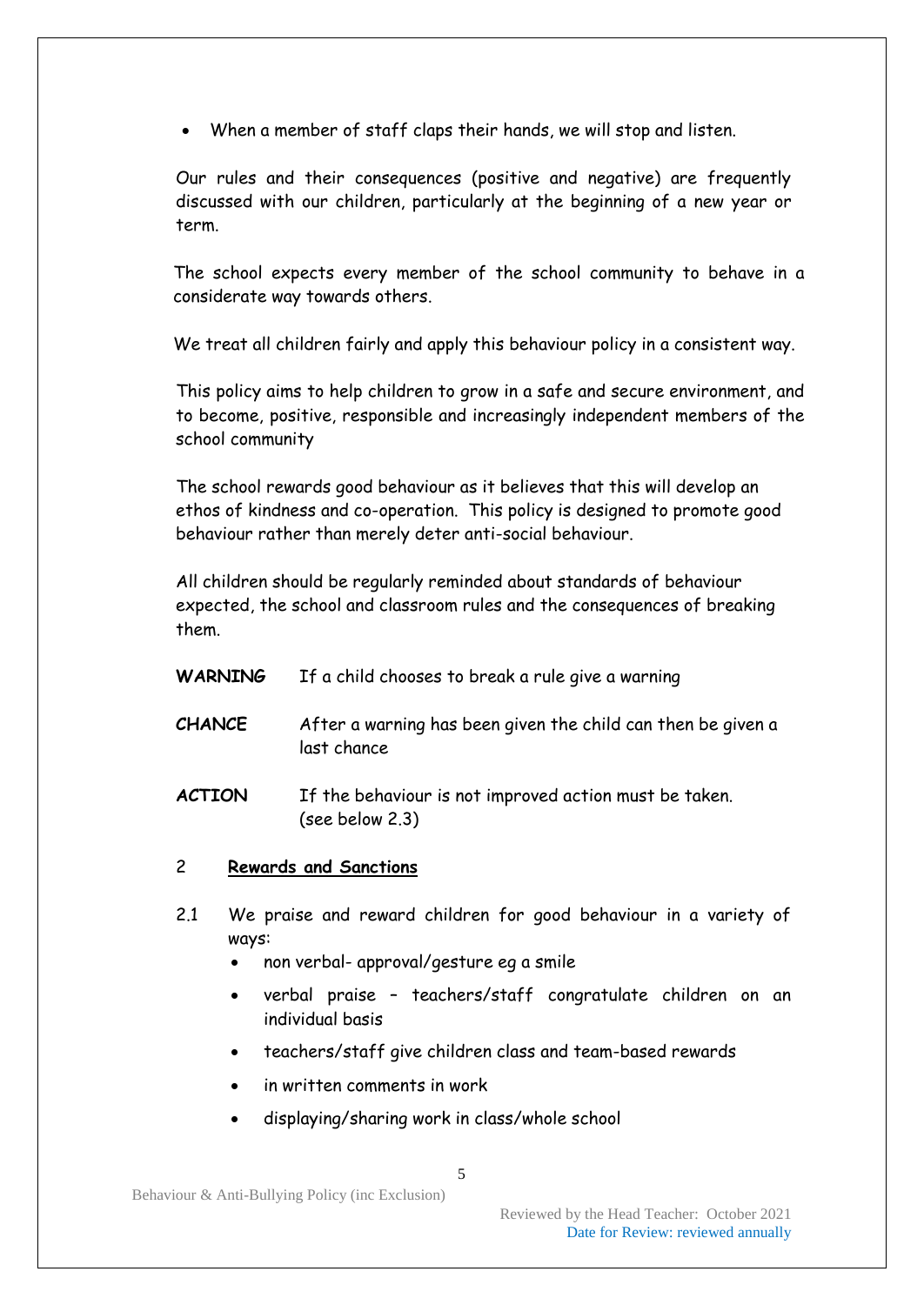- written comments about behaviour in end of year reports to parents
- taking work to other classes/staff
- nominate children from each class to be praised in sharing assembly;
- we distribute certificates/stickers to children either for consistently good work or behaviour, or to acknowledge outstanding effort or acts of kindness in school;
- child to be given special responsibility
- child to see Head Teacher for verbal, sticker or written reward
- 2.2 The school acknowledges all the efforts and achievements of children, both in and out of school.
- 2.3 **The school employs a number of sanctions to enforce the school rules** and to ensure a safe and positive learning environment. We employ each sanction appropriately to each individual situation. **Stage One**

#### **ACTION**

Offender/offended given time to discuss and resolve

An apology – verbal or written

Change of seat

Redo task

Loss of privilege

Miss varying amounts of playtime/lunchtimes depending on the nature of misbehaviour.

- **We expect children to listen carefully to instructions in lessons.** If they do not do so, we ask them either to move to a place nearer the teacher, or to sit on their own.
- **We expect children to try their best in all activities.** If they do not do so, we may ask them to redo a task.
- If a child is disruptive in class, the teacher reprimands him or her. If a child misbehaves repeatedly, we isolate the child from the rest of the class until s/he calms down, and is in a position to work sensibly again with others.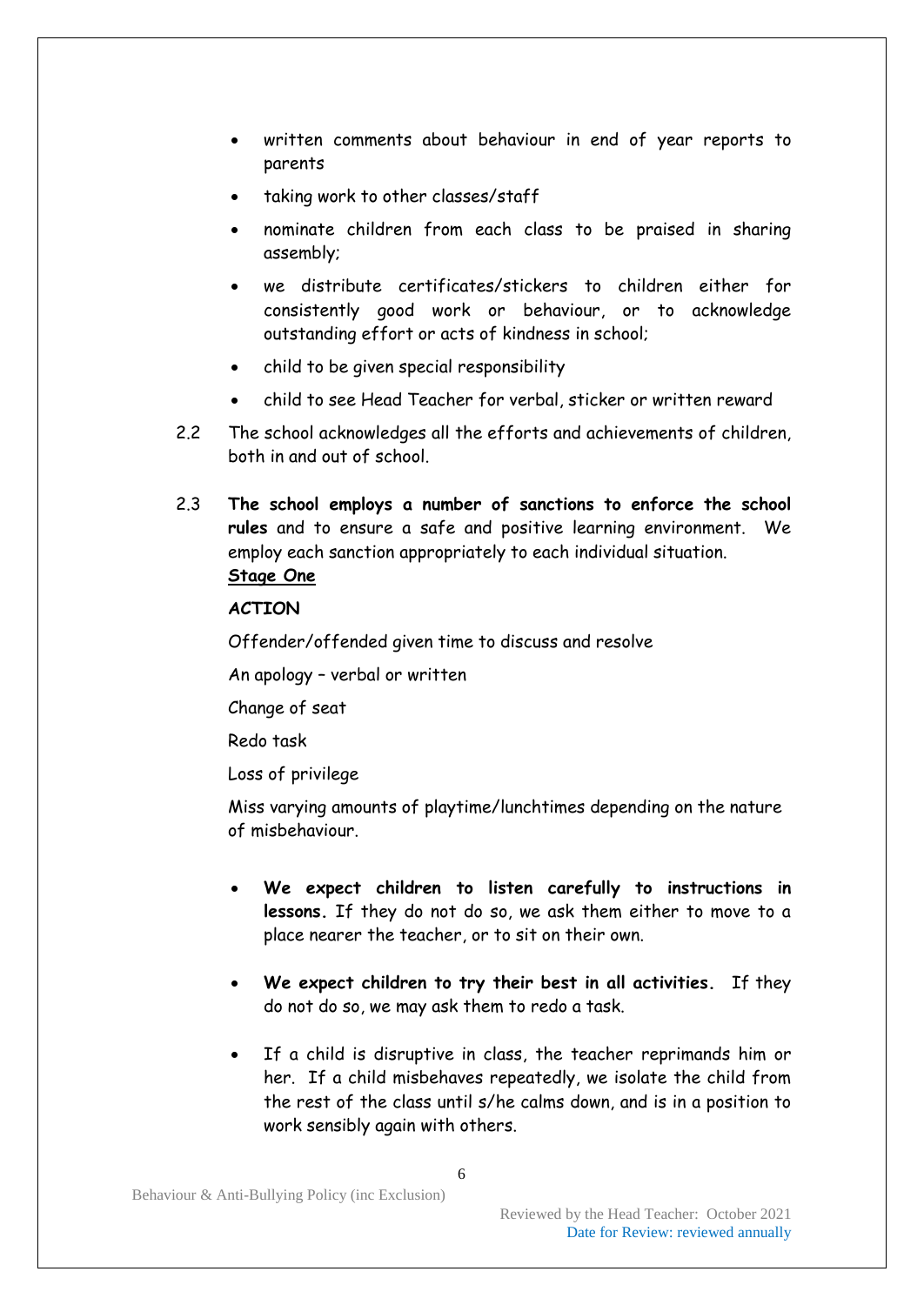- **The safety of the children is paramount in all situations.** If a child's behaviour endangers the safety of others or themselves, the class teacher stops the activity and prevents the child from taking part for the rest of that session.
- If a child threatens, hurts or bullies another pupil, the class teacher records the incident and then next steps are discussed and implemented. If a child repeatedly acts in a way that disrupts or upsets other, the school contacts the child's parents and seeks an appointment in order to discuss the situation, with a view to improving the behaviour of the child.
- We work with those concerned to consider how to put things right. It is our intention that children recognize the impact of their behaviour on others and what they can do to amend their mistakes.

The children on the receiving end of challenging bheaviour feel supported and taken seriously.

#### **Stage Two**

#### **ACTION**

As before with any of the following accordingly to the level of offending behaviour.

Talk with child and agree written statement/contract of acceptable behaviour.

Letter of apology

'Time out of classroom' with another member of staff

Child to see Head Teacher or designate

Discussion with parent.

Exclude from activities eg visit on health and safety grounds.

#### **Persistence or unacceptable behaviour**

If any of the above behaviours persist despite sanctions, the Head Teacher will inform the parents and a positive behaviour management programme will be set up and/or support sought from an outside agency, eg: emotional and behavioural support service.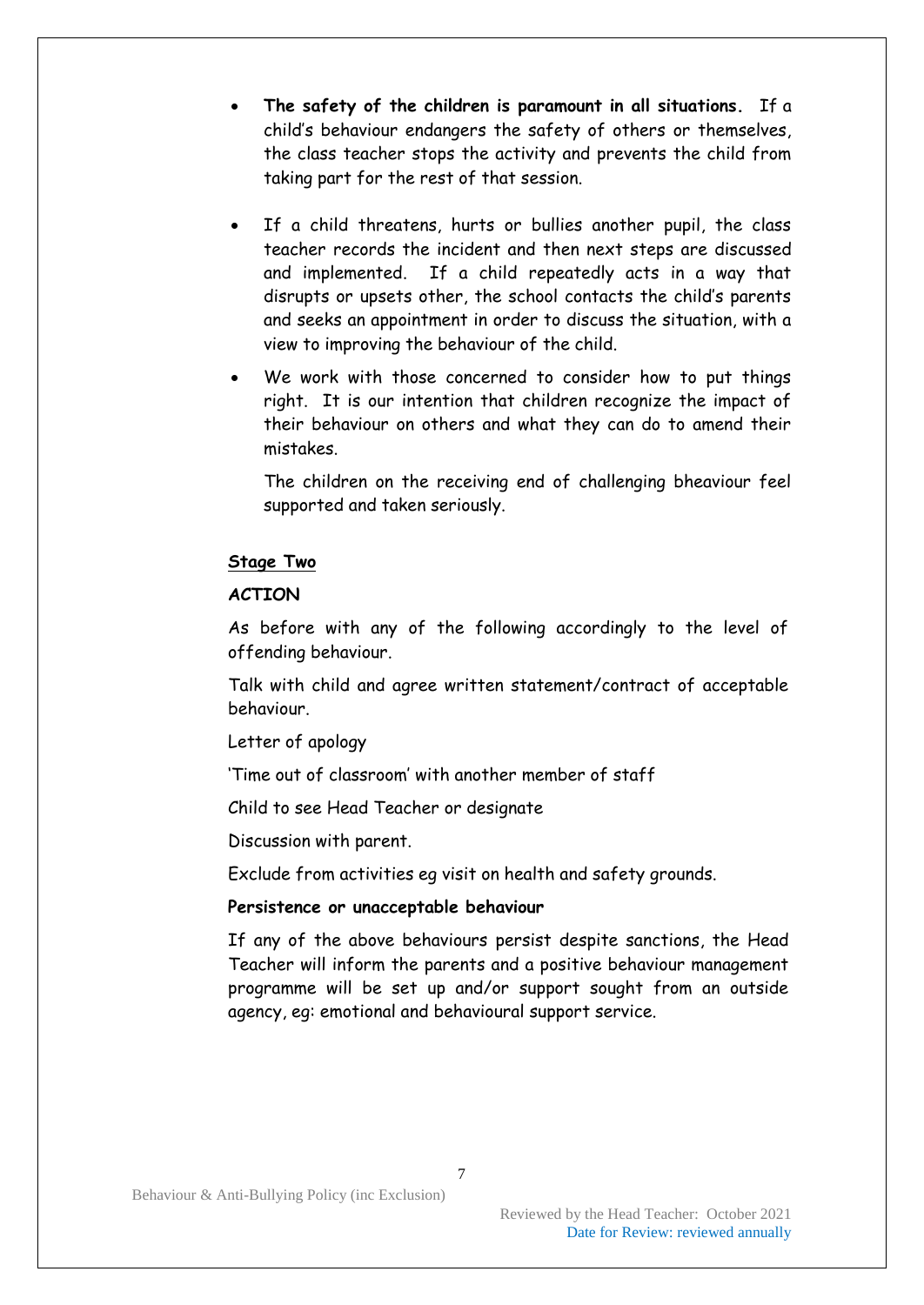#### **Stage Three**

#### **ACTION**

Any of the previously listed sanctions plus:

Child may be excluded from school for a fixed term or permanently

Governing Body will be informed

**More serious behaviour problems** need to be recorded in the Behaviour Log and the appropriate action taken after discussion with the Head Teacher.

These include:

Repeated breaking of school/classroom rules

Abusive behaviour – bullying, racist remarks, swearing, answering back in disrespectful manner, physical violence, destruction/removal of property, anti-social behaviour e.g. spitting

Behaviour which prevents learning or the normal running of school

Dangerous behaviour-loss of self-control - temper tantrum, breaking health and safety rules, putting himself/herself or others in danger.

- 2.4 The class teacher discusses the school and classroom rules with each class. These are agreed with the children. In this way, every child in the school knows the standard of behaviour that we expect in our school. If there are incidents of anti-social behaviour, the class teacher discusses these with the whole class during 'circle time'.
- 2.5 The school does not tolerate bullying of any kind. If we discover that an act of bullying or intimidation has taken place, we act immediately to stop any further occurrences of such behaviour. While it is very difficult to eradicate bullying, we do everything in our power to ensure that all children attend school free from fear. Any incidents of "bullying" are recorded in the Behaviour Log.
- 2.6 Staff only intervene physically to restrain children to prevent injury to a child, if a child is in danger of hurting themselves or others. The actions that we take are in line with government guidelines on the restraint of children.

NB: It is the policy of the school to comfort children appropriately, who are distressed for whatever reason (eg: to touch with their hand on the child's shoulder, to put an arm around their shoulder or to hold their hand. Younger children may sit closely with an adult for a short story, rhyme etc until they are comforted). Therefore appropriate physical contact is accepted in our school to comfort and encourage children.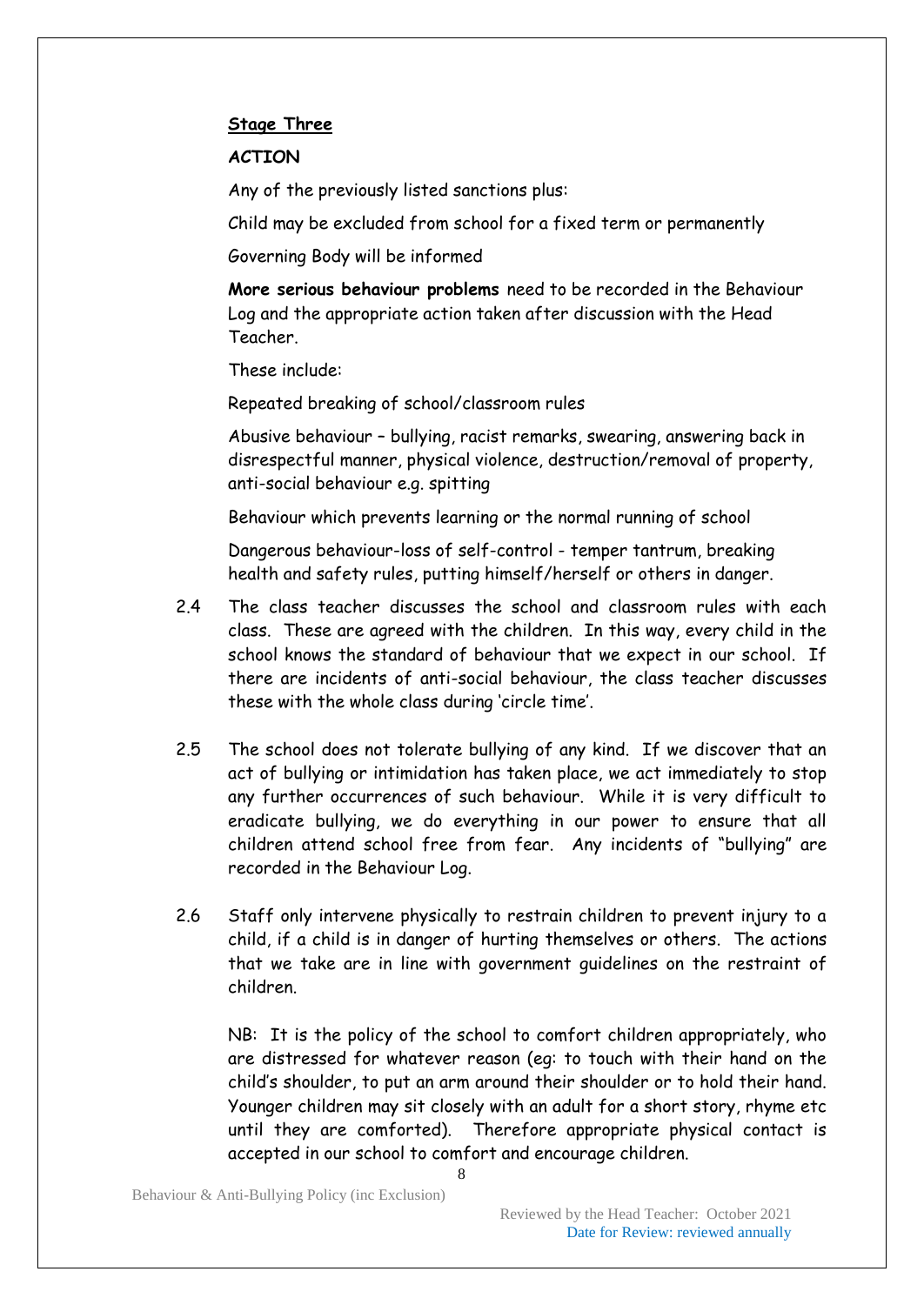### **3 The Role of the Class Teacher**

- 3.1 It is the responsibility of the class teacher to ensure that the school rules are enforced in their class and that their class behaves in a responsible manner during lesson time.
- 3.2 The class teachers in our school have high expectations of the children in terms of behaviour, and they strive to ensure that all children work to the best of their ability.
- 3.3 The class teacher treats each child fairly and enforces the classroom code consistently, taking into account the needs of those concerned. The teacher treats all children in their class with respect and understanding.
- 3.4 If a child misbehaves repeatedly in class, the class teacher keeps a record of all such incidents. In the first instance, the class teacher deals with incidents him/herself in the normal manner. However, if misbehaviour continues, the class teacher seeks help and advice from the SENDCO or Head Teacher.
- 3.5 The class teacher liaises with external agencies, as necessary, to support and guide the progress of each child. The class teacher may, for example, discuss the needs of a child with BOSS.
- 3.6 The class teacher reports to the parents about the progress of each child in their class, in line with the whole school policy. The teacher may also contact a parent if there are concerns about behaviour or the welfare of a child.
- 3.7 When behaviour issues arise, discussions with the child are succinct; we do not go over old ground; the matter is addressed and we find a way forward.

# **4 The Role of the Head Teacher**

- 4.1 It is the responsibility of the Head Teacher, under the School Standards and Framework Act 1998, to implement the school behaviour policy consistently throughout the school, and to report to governors, when requested, on the effectiveness of the policy. It is also the responsibility of the Head Teacher to ensure the health, safety and welfare of all children and staff in the school.
- 4.2 The Head Teacher supports the staff by implementing the policy, by setting the standards of behaviour, and by supporting staff in the implementation of the policy.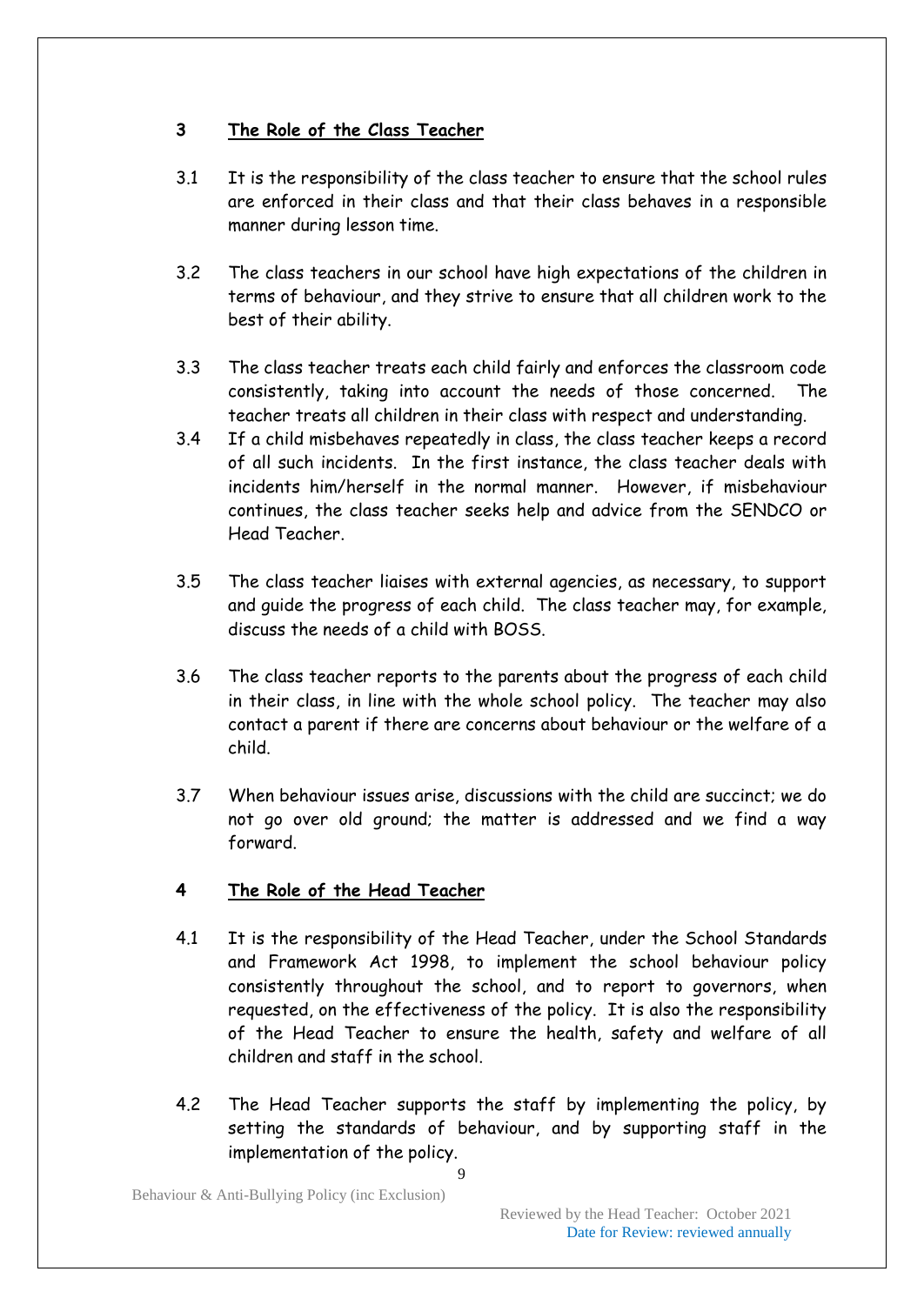- 4.3 The Head Teacher may contact parents in writing if there are concerns about behaviour.
- 4.4 The Head Teacher has the responsibility for giving fixed-term exclusions to individual children for serious acts of misbehaviour. For repeated or very serious acts of anti-social behaviour, the Head Teacher may permanently exclude a child. Both these actions are only taken after the school governors have been notified.

# **NB: all staff are responsible for and committed to acting in line with our school Behaviour Policy**

#### **5 The Role of Parents**

- 5.1 The school works collaboratively with parents, so children receive consistent messages about how to behave at home and at school.
- 5.2 We explain the school rules in the school prospectus, and we expect parents to read these and support them.
- 5.3 We expect parents to support their child's learning and to co-operate with the school, as set out in the home-school agreement. We try to build a supportive dialogue between the home and the school, and we inform parents if we have concerns about their child's welfare or behaviour.
- 5.4 If the school has to use reasonable sanctions with a child, parents should support the actions of the school. If parents have any concern about the behaviour:
	- In the first instance, they need to speak to the class teacher (this may need to be by appointment).
	- If the matter cannot be resolved, then they should make an appointment to see the Head Teacher – **this must be arranged at a mutually convenient time.**

If these discussions cannot resolve the problem, a formal grievance or appeal process can be implemented.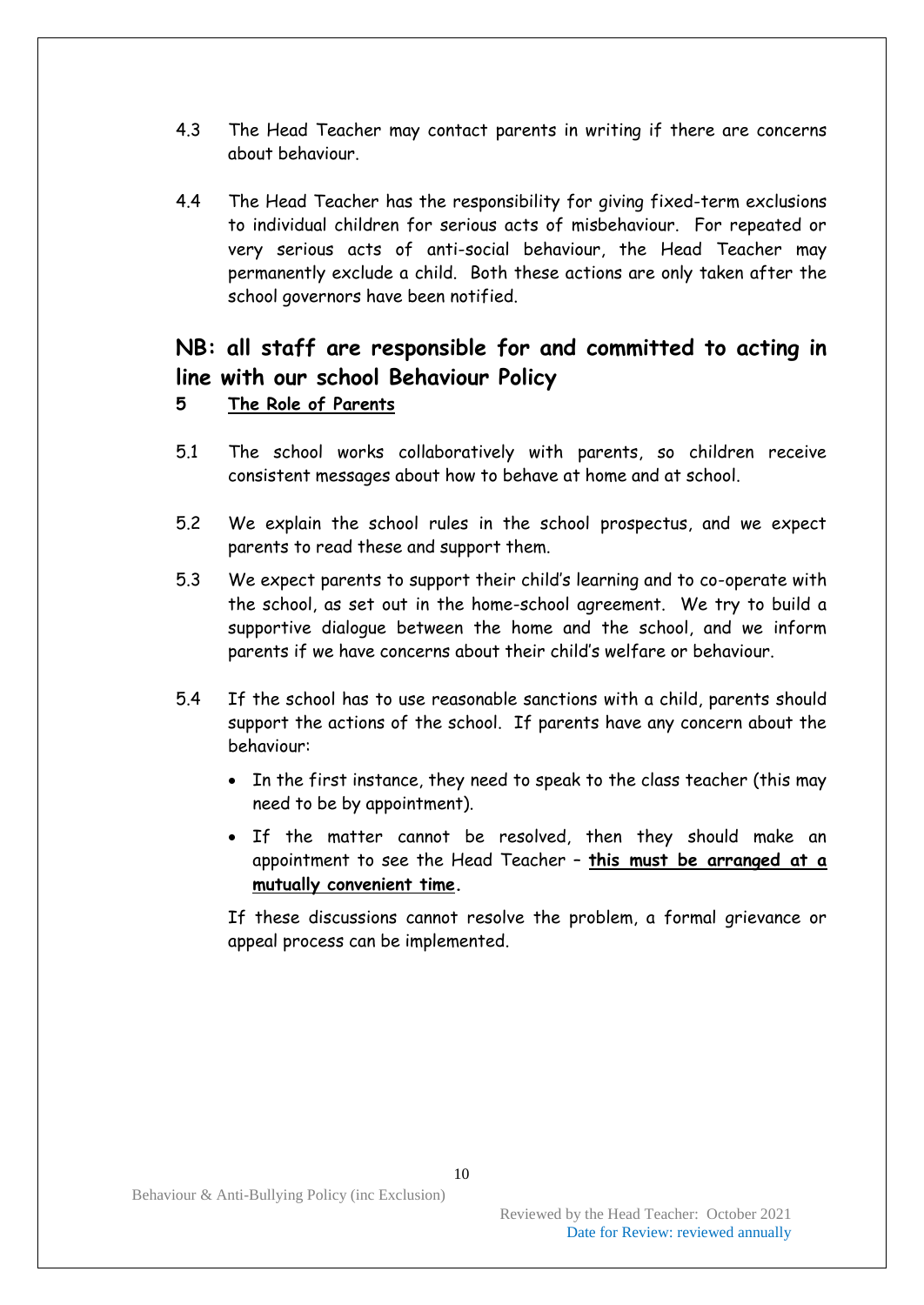# **6 The Role of Governors**

- 6.1 The governing body has the responsibility of setting down these general guidelines on standards of discipline and behaviour, and of reviewing their effectiveness. The governors support the Head Teacher in carrying out these guidelines.
- 6.2 The Head Teacher has the day-to-day authority to implement the school behaviour and discipline policy, but governors may give advice to the Head Teacher about particular disciplinary issues. The Head Teacher must take this into account when making decisions about matters of behaviour.

# **7 Fixed-Term and Permanent Exclusions**

- 7.1 Only the Head Teacher (or the acting Head Teacher) has the power to exclude a pupil from the school. The Head Teacher may exclude a pupil for one or more fixed periods, for up to 45 days in any one school year. The Head Teacher may also exclude a pupil permanently. It is also possible for the Head Teacher to convert a fixed-term exclusion into a permanent exclusion if the circumstances warrant this.
- 7.2 If the Head Teacher excludes a pupil, she informs the parents immediately, giving reasons for the exclusion. At the same time, the Head Teacher makes it clear to the parents that they can, if they wish, appeal against the decision to the governing body. The school informs the parents how to make any such appeal.
- 7.3 The Head Teacher informs the LEA and the governing body about any permanent exclusion and about any fixed-term.
- 7.4 The governing body itself cannot either exclude a pupil or extend the exclusion period made by the Head Teacher.
- 7.5 The governing body has a discipline committee which is made up of between three and five members. This committee considers any exclusion appeals on behalf of the governors.
- 7.6 When an appeals panel meets to consider an exclusion, they consider the circumstances in which the pupil was excluded, consider any representation by parents and the LEA, and consider whether the pupil should be reinstated.
- 7.7 If the governors' appeals panel decides that a pupil should be reinstated, the Head Teacher must comply with this ruling.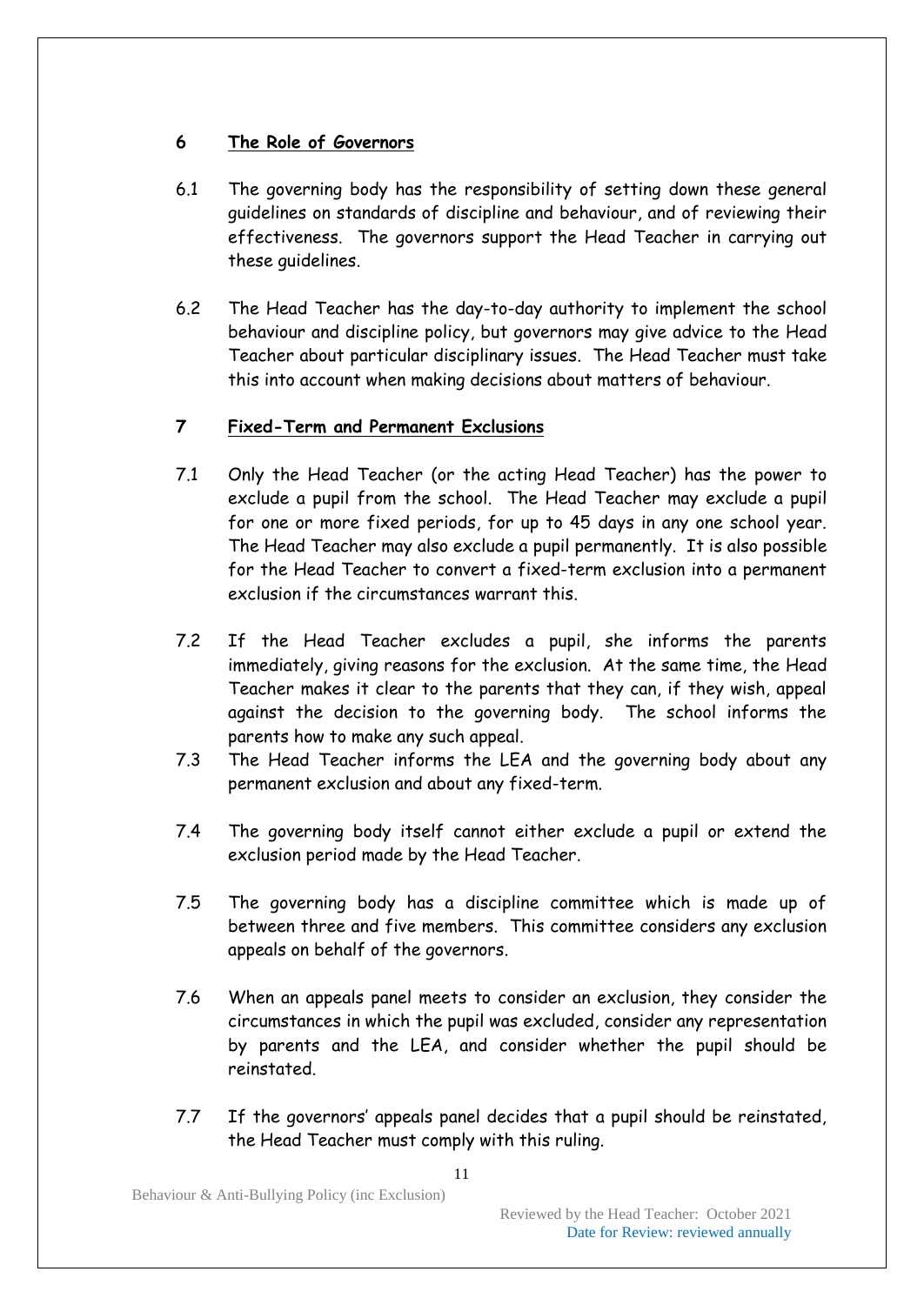#### **8 Monitoring**

- 8.1 The Head Teacher monitors the effectiveness of this policy on a regular basis. He/she also reports to the governing body on the effectiveness of the policy and, if necessary, makes recommendations for further improvements.
- 8.2 The Head Teacher keeps a record of any pupil who is excluded for a fixed term, or who is permanently excluded.
- 8.3 It is the responsibility of the governing body to monitor the rate of exclusions and to ensure that the school policy is administered fairly and consistently.

#### **9 Review**

The governing body reviews this policy regularly. The policy will be reviewed if the government introduces new regulations or if the governing body receives recommendations on how the policy might be improved.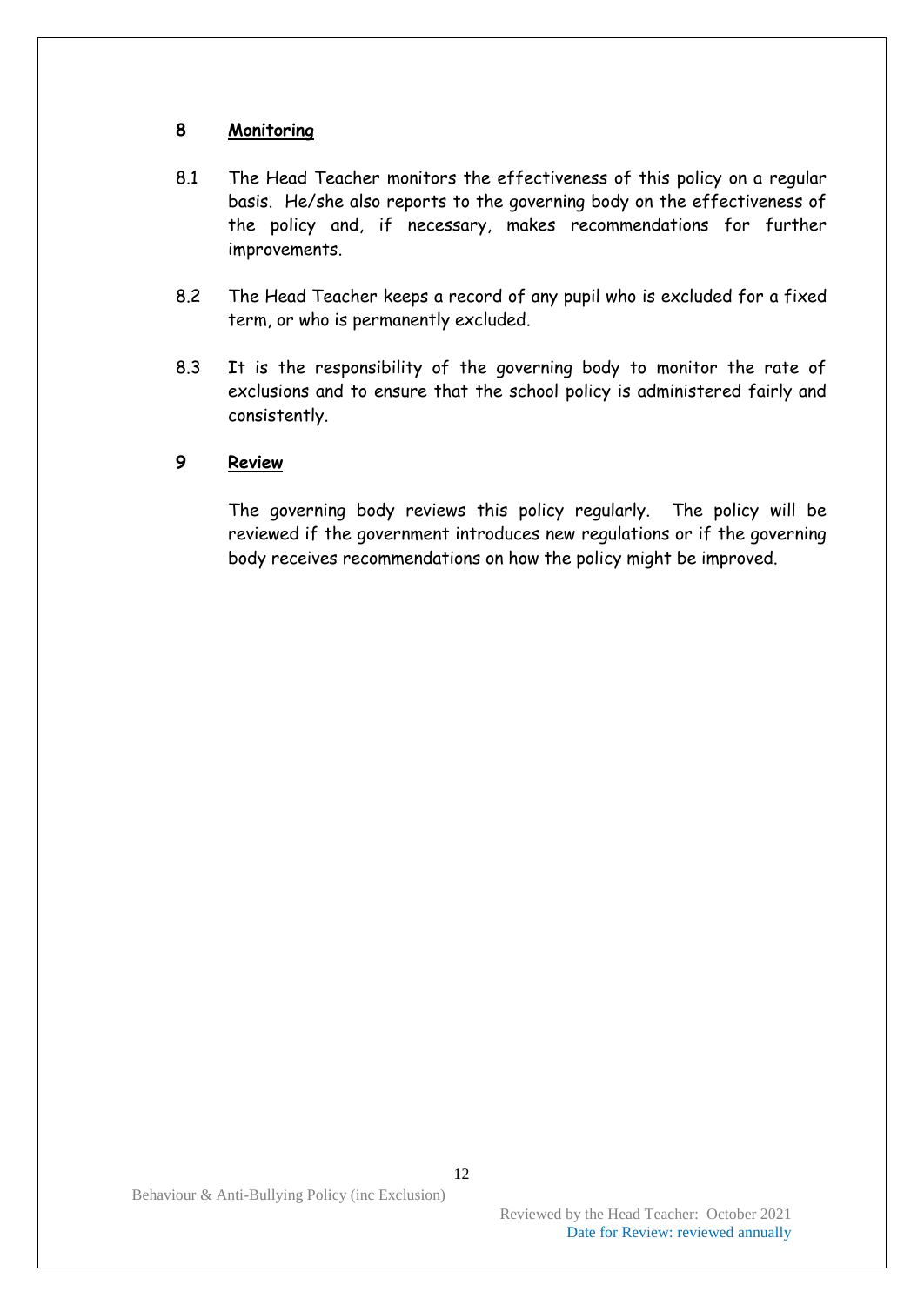# **ANTI-BULLYING**

### **Introduction**

The definition of "Bullying" is action taken by one or more people with the deliberate intention of hurting another, either physically or emotionally. (This includes cyber bullying.)

Potterhanworth Church of England Primary School recognises and uses these broad definitions of bullying

Bullying includes behaviour which is:

- deliberately hurtful
- often repeated over a period of time
- makes it difficult for those being bullied to defend themselves

It is recognised that bullying can take many forms but the main types can be:

- physical hitting kicking, pushing, taking belongings
- verbal name calling, insulting, sarcasm, spreading rumours
- indirect/emotional excluding, tormenting, by hiding belongings, threatening gestures, ridicule, humiliation.

Cyber bullying – our E-Safety Policy refers directly to our policy regarding cyber bullying and should be read in conjunction with this policy.

#### **Aims and objectives**

Preventative Measures: this policy aims to build on the school Behaviour Policy to prevent bullying and to provide guidance on dealing with bullying.

- 1. Bullying is wrong and damages individual children. We therefore do all we can to prevent it, by developing a school ethos in which bullying is regarded as unacceptable.
- 2. We aim, as a school, to produce a safe and secure environment where all can learn without anxiety.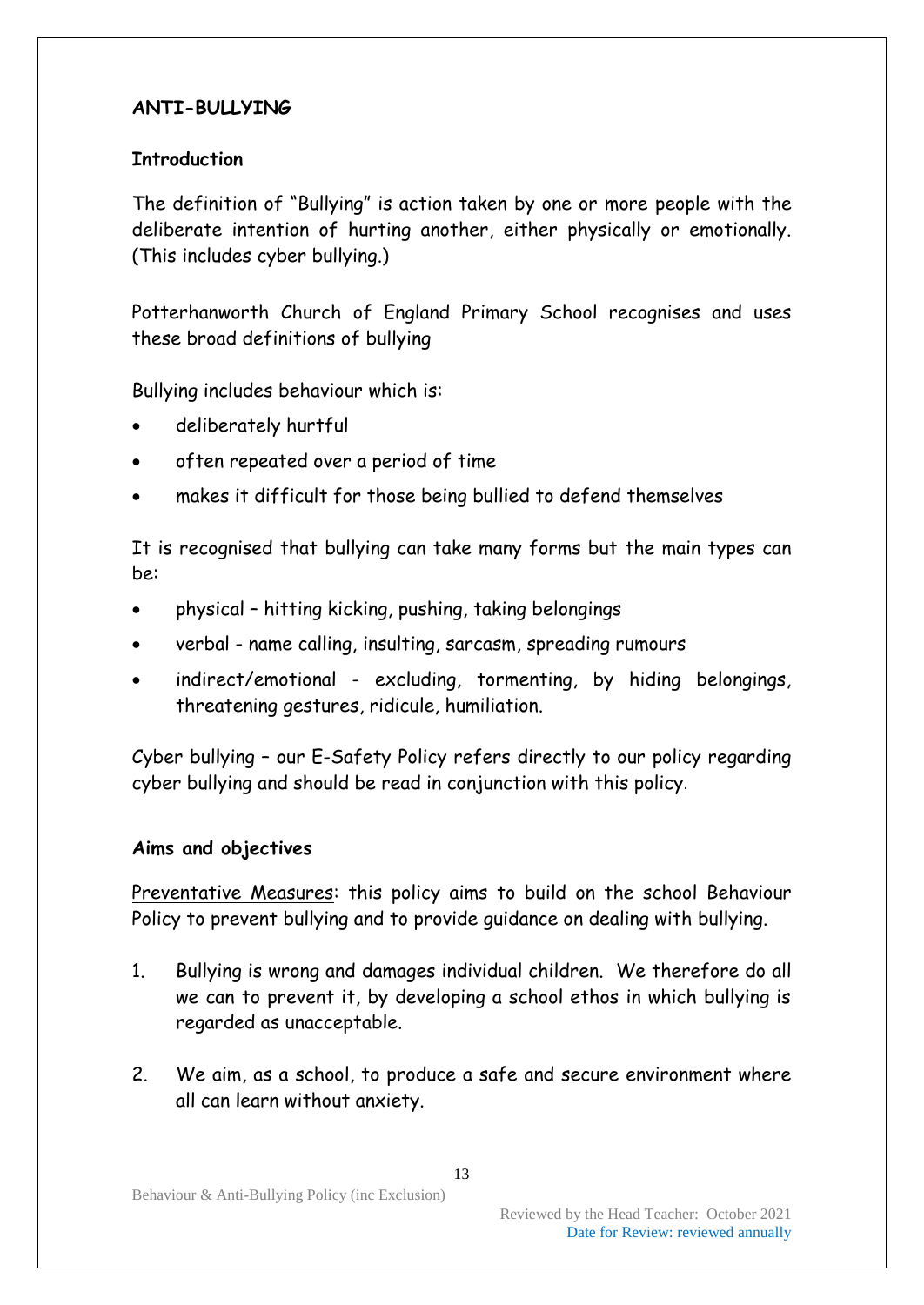- 3. This policy aims to produce a consistent school response to any bullying incidents that may occur.
- 4. We aim to make all those connected with the school aware of our opposition to bullying, and we make clear each person's responsibilities with regard to the eradication of bullying in our school.

# **The role of governors**

The governing body supports the Head Teacher in all attempts to eliminate bullying from our school. This policy statement makes it very clear that the governing body does not accept bullying to take place in our school, and that any incidents of bullying that do occur are taken very seriously and dealt with appropriately.

The governing body will monitor any incidents of bullying that occur, and review the effectiveness of the school policy regularly. The governors require the Head teacher to keep accurate records of all incidents of bullying and to report to the governors on request about the effectiveness of school anti-bullying strategies.

### **The role of the Head Teacher**

It is the responsibility of the Head Teacher to implement the school antibullying strategy and to ensure that all staff (both teaching and nonteaching) are aware of the school policy and know how to deal with incidents of bullying. The head teacher reports to the governing body about the effectiveness of the anti-bullying policy on request.

The Head Teacher ensures that all children know that bullying is wrong, and that it is unacceptable behaviour in this school. The Head Teacher draws the attention of children to this fact at suitable moments. For example, if an incident occurs, the Head Teacher may decide to use assembly as a forum in which to discuss with other children why this behaviour was wrong.

The head teacher sets the school ethos of mutual support and praise for success, so making bullying less likely. When children feel they are important and belong to a friendly and welcoming school, bullying is far less likely to be part of their behaviour.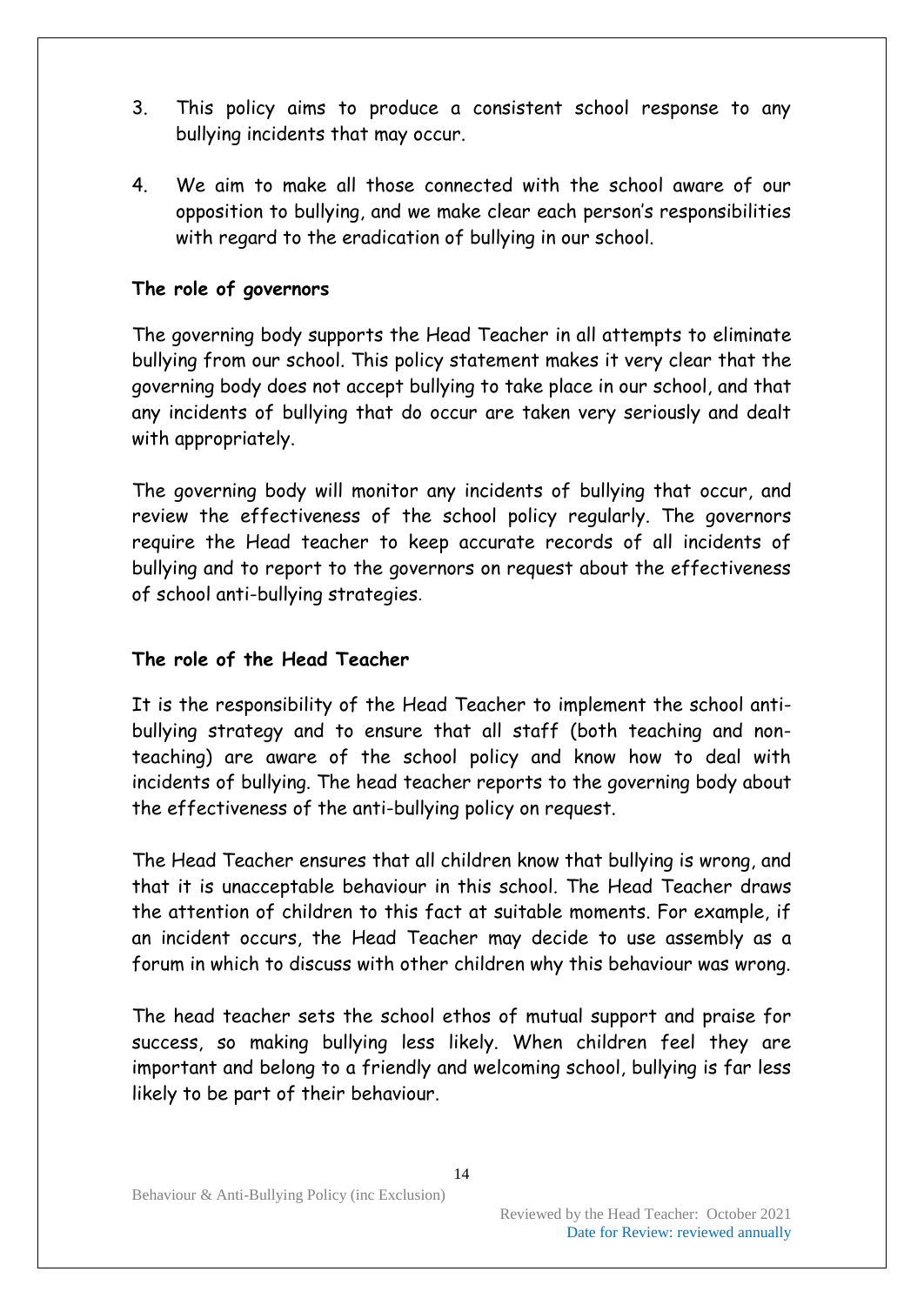### **The role of the Teacher**

Teachers in our school take all forms of bullying seriously, and intervene to prevent incidents from taking place. They keep their own records of all incidents that happen in their class and that they are aware of in the school.

Teachers routinely attend training, which enables them to become equipped to deal with incidents of bullying and behaviour management.

Teachers attempt to support all children in their class and to establish a climate of trust and respect for all. By praising, rewarding and celebrating the success of all children, we aim to prevent incidents of bullying.

### **The role of Parents**

Parents who are concerned that their child might be being bullied, or who suspect that their child may be the perpetrator of bullying, should contact their child's class teachers immediately.

Parents have a responsibility to support the school's anti-bullying policy and to actively encourage their child to be a positive member of the school.

# **Guidelines for action should bullying occur**

If you are worried that a child is being bullied ask him/her directly. Be prepared for the child to deny that anything is wrong. Encourage the child by saying that you are concerned and want to help and support whatever the problem is.

Take the child seriously. Find out exactly what has been going on. Don't promise to keep the bullying a secret but reassure the child that you will sort the problem out.

Following this, the incident should be reported to the Head or Senior Teacher who will take the problem seriously and investigate fully. All or some of the following actions will be considered and the appropriate choices of which to follow will be put in place depending on the individual needs of the case: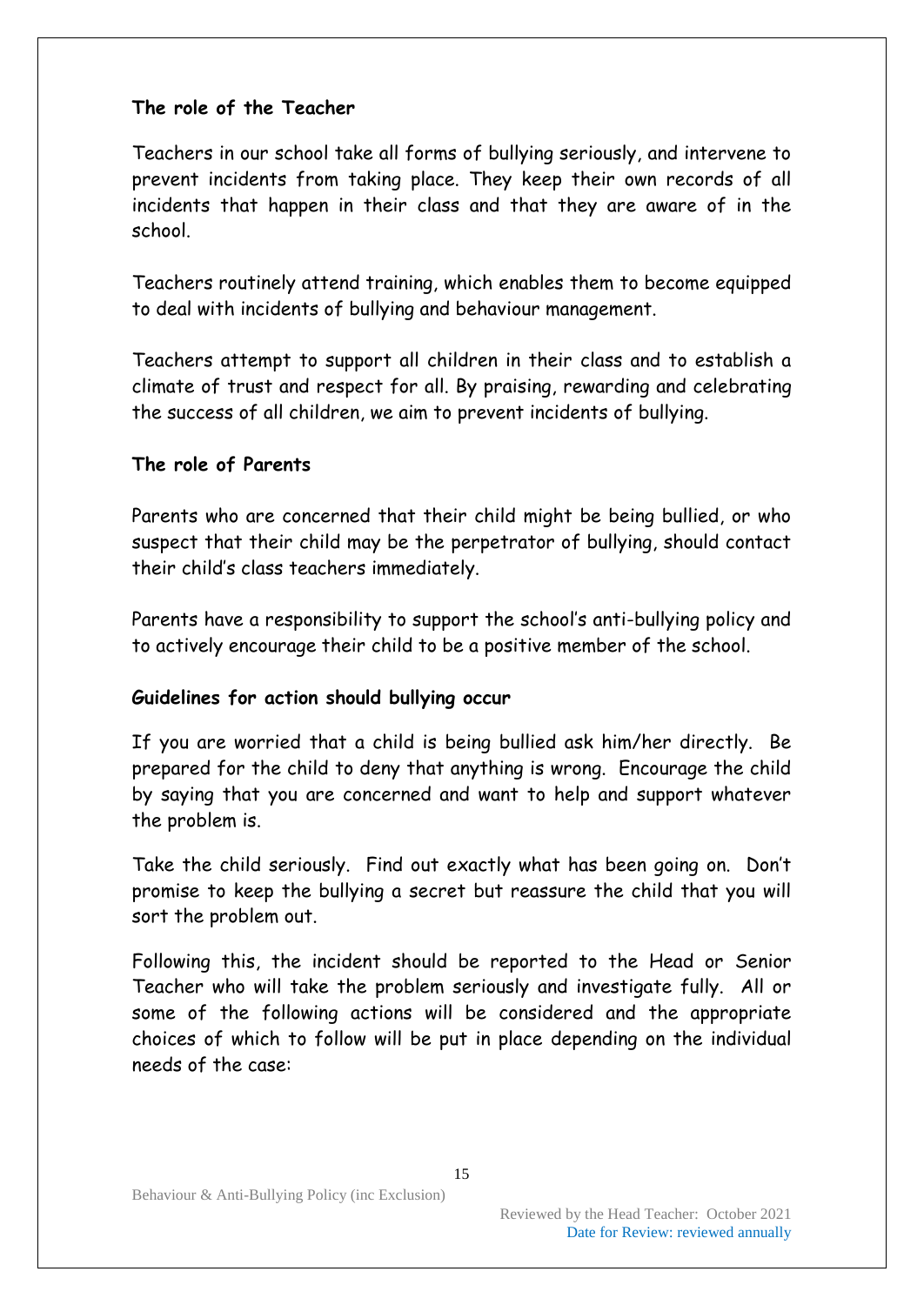- interview those involved (separately)
- decide an appropriate action, such as appropriate apology
- inform parent
- insist on return of items
- compensation of victims
- instigate lessons/discussions/assemblies
- provide a safe haven for victim
- provide adult/peer support for victim
- counselling/investigation of why
- encourage bully to change behaviour
- possible loss of privileges for bully
- counselling for bully and bullied

All members of staff will be informed of the incident and action to be taken and a follow up meeting will be held to discuss progress.

# **Support**

The school is able to call upon the following services to provide assistance in all aspects of behaviour problems

Behaviour Outreach Support Service

Educational Psychology Service

Educational Welfare Service

# **Playground/Field**

The School Council have worked together to agree Playground and Field rules (including designated quiet area)

The School Council organises playground equipment and activities to support positive play..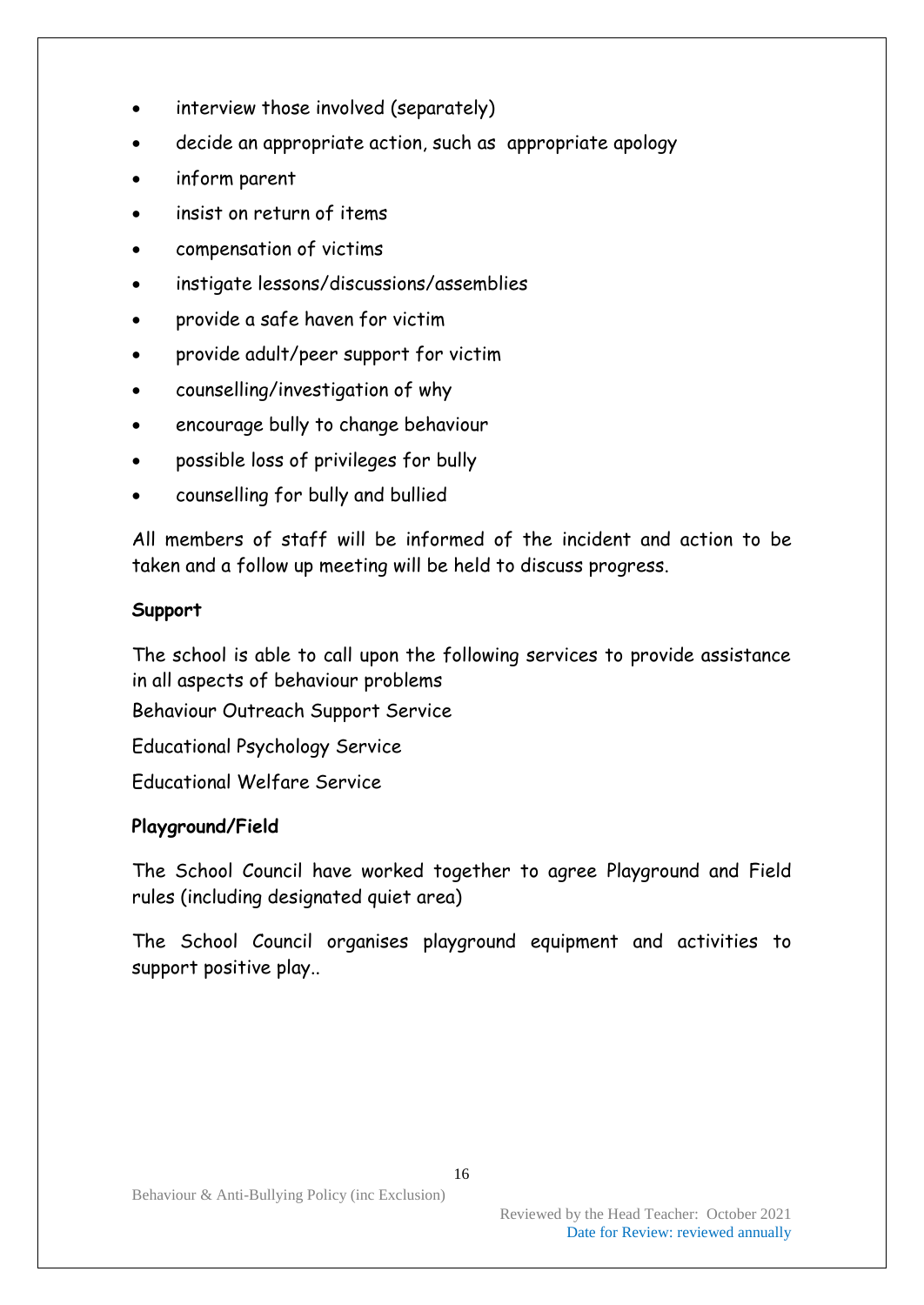### **Monitoring and review**

# **All staff are asked to report any concerns about school policy/procedures to the Head Teacher. These will then carefully be considered and may also be discussed at staff meetings.**

Children are also involved in monitoring the effectiveness of policy through discussion. This takes place in planned assemblies and class discussions during School Council Meetings.

This policy is monitored on a day-to-day basis by the head teacher, who reports to the governors about the effectiveness of the policy on request.

This anti-bullying policy is the governors' responsibility and they review its effectiveness annually. They do this by discussion with the Head Teacher. Governors analyse information with regard to gender, age and ethnic background of all children involved in bullying incidents.

There are preventative measures in school to reduce the likelihood of bullying occurring and strategies for encouraging children to report bullying.

#### STAFF

There are regular opportunities for teaching and support staff to discuss behaviour/bullying procedures and concerns. This creates a high level of staff awareness of the need to maintain a safe environment for all children.

Good communication between teaching and lunchtime staff means that observations in playground can be focused on possible problems.

Positive early intervention is encouraged.

# CHILDREN

Behaviour & Anti-Bullying Policy (inc Exclusion)